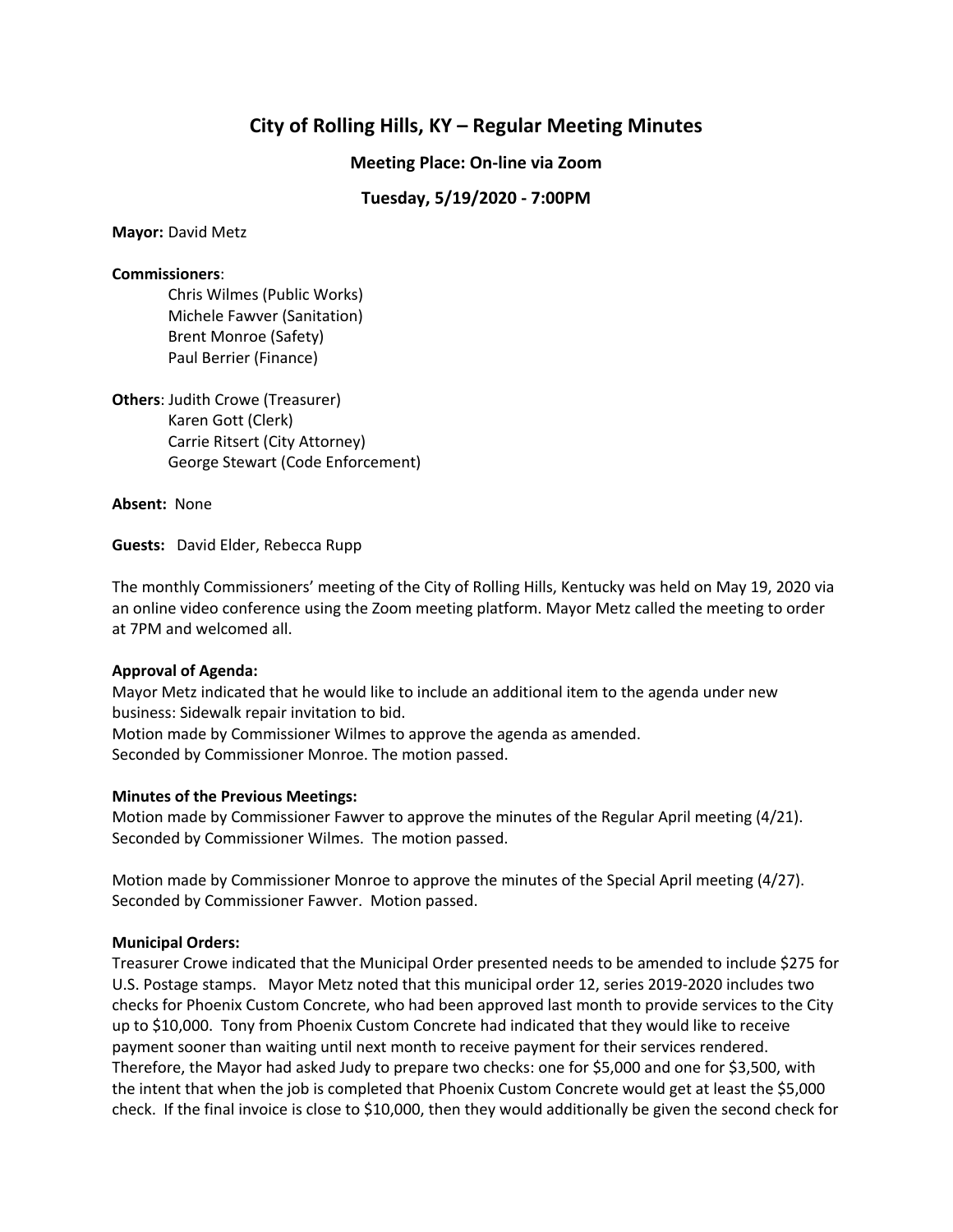\$3,500. (With the remaining balance to be approved next month.) Additionally, Mayor Metz commented that he had walked the streets of the City with Tony and had identified two ramps that also needed to be repaired. Tony is supposed to work up a price on it. The Mayor noted that he didn't want to delay payment to Phoenix, which is why the checks are presented as part of this municipal order for approval, even though the work has not been completed. The checks will be delivered to Phoenix Custom Concrete when the work is finished. Mayor Metz also noted that Precision Concrete has completed their work on Habersham and the municipal order includes partial payment of \$6,000 for them. (Next month their balance of \$700 will be paid.)

Motion made by Commissioner Wilmes to approve municipal order 12, series 2019-2020 to pay the bills, to include the amendment of \$275 for stamps. Seconded by Commissioner Monroe. Motion passed.

## **Public forum:**

A resident asked why does the City of Rolling Hills rent a storage unit at Westport Storage? Mayor Metz explained that our holiday decorations and permanent files are stored there. Another resident asked for the date of the next recycling day, which is 5/28.

## **City Attorney:**

Attorney Carrie Ritsert gave her report. The Joint Ethics Ordinance establishing a joint Ethics Board with the City of Meadow Vale and the City of Westwood that was filed has been acknowledged by the Kentucky Attorney General. Now we are waiting for the Department of Local Government.

## **Safety:**

Commissioner Monroe gave his report. The reported crime incidents within the City of Rolling Hills were: 1 Assault, 1 Theft/Larceny and 1 Vehicle Break in/Theft. He indicated that 14 of 16 warnings were given for yard maintenance and grass but noted the City of Rolling Hills is doing better in that respect than his other cities. Code Enforcement Officer George Stewart indicated he's issued a couple new parking courtesy/warning notices, specifically on Langdon. He noted that people have been responsive and making correction when they've received them. We still have a few vacant homes (Aylesbury, Habersham, Walhampton Ct.) in the neighborhood, but they've been mowing the grass. The apartment complex on Langdon with the huge divots due to parking is a concern. Also, one of the apartment buildings on Aylesbury (2<sup>nd</sup> building on right when you turn off of Langdon), appears that the building is empty. There are no for sale signs though. Officer Stewart will be investigating and will follow up.

#### **Finance:**

Commissioner Berrier presented the Financial Statement for April. Mayor Metz, the former Commissioner of Finance, indicated that he will get with Commissioner Berrier this month to transfer over responsibilities. Mayor Metz added the audit adjusting entries have been made as noted in the memo, after talking with the City's Certified Public Accountant. One of their Quick Books specialists switched us to tracking our payments on our debt on the income statement, which eliminated the debt off the balance sheet. It's just the way that governmental accounting is done; it's tracked in a separate report. Therefore, this additional report will be added of our outstanding debt. Our bond debt has gone down about \$833 a month, but we won't see it on the balance sheet anymore. Motion to accept the Financial Statement for April was made by Commissioner Wilmes. Motion was seconded by Commissioner Fawver. Motion passed.

#### **Sanitation**:

Commissioner Fawver gave her report. There were only a few pickups that were missed, which Rumpke returned to get the next day.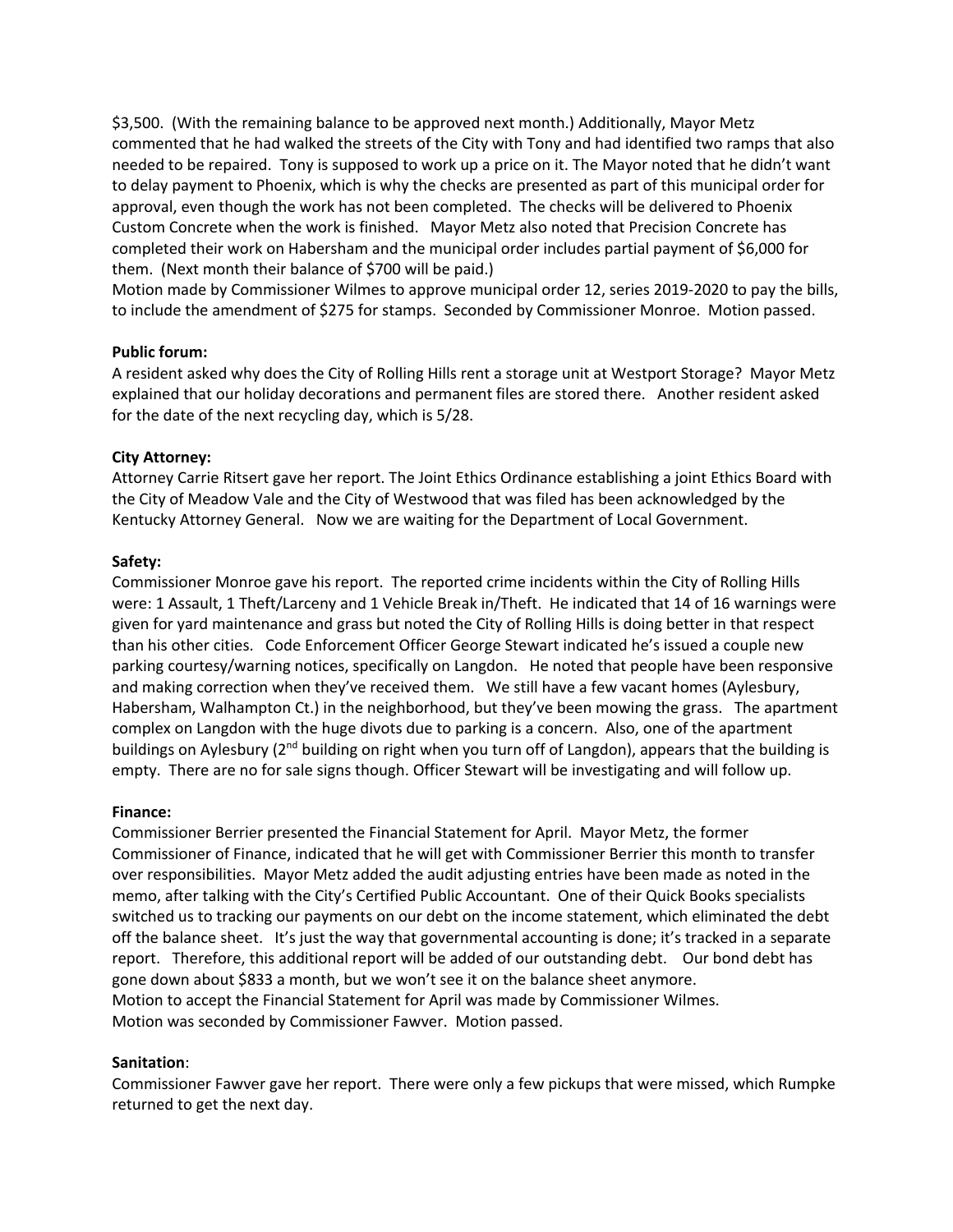## **Public Works:**

Commissioner Wilmes gave his report. Two lights are out and a bush in one of the medians on Langdon was run over by a truck. There was a water main break near the access road to the Greenspace area at the intersection of Langdon Drive and Tiverton Way. Water eroded the driveway and buckled the road. Louisville Water Co. has repaired the water main break and will fix the road. Louisville Water Co. has addressed the erosion on the access road, this time using number two grade gravel which is larger than what had washed away. They will also be resetting the posts on either side of the access road.

## **New Business:**

Motion for a first summary reading of Ordinance No. 1 Series 2020-2021, an ordinance providing for the assessment of an ad valorem tax for fiscal year ending June 30, 2020 was made by Commissioner Wilmes. Motion seconded by Commissioner Monroe. Motion passed. City attorney Carrie Ritsert gave the first reading of this proposed ordinance. Mayor Metz opened the floor to discussion after the reading, noting that we anticipate a 60 day delay in receiving the PVA data. The current amount of tax is assessed at 18.8 cents/per \$100 of a home's valuation amount. The proposed increase would be 19.0 cents/per \$100 of a home's valuation amount. For example, for a home valued at \$200,000, it would amount to a \$4/year increase in tax paid to the City of Rolling Hills.

Commissioners Wilmes and Berrier expressed that they are not in favor of increasing the tax rate in light of the current economy and uncertainty surrounding COVID19. Commissioner Berrier also expressed that he is not in favor of a discount for early payment.

Motion to set a compensating rate of 18.59 cents/per \$100 of a home's valuation amount was made by Commissioner Berrier. Motion was seconded by Commissioner Wilmes. Motion passed. City Attorney Carrie Ritsert noted that the compensating rate will now eliminate the need for a special hearing.

Motion for first summary reading of Ordinance No. 2 Series 2020-2021, an ordinance establishing the budget for the City of Rolling Hills, KY, for the fiscal year beginning July 1, 2020 and ending June 30, 2021 by estimating revenues and resources and appropriating funds for the operation of city government was made by Commissioner Wilmes. Motion seconded by Commissioner Monroe. Motion passed. City attorney, Carrie Ritsert gave the first reading of this proposed ordinance. After which Mayor Metz noted that this proposed Budget includes 15 line items including allocations for sidewalk repair, roads and the City owned area known as the Greenspace. The Mayor opened the floor for discussion of this proposed ordinance.

2020 Paving Project. Scope of work, whether to hire an engineer to assist needs to be determined. Goose Creek Road from Aylesbury to Tiverton and Aylesbury behind the shopping Center. Commissioners Wilmes and Berrier to address. Commissioner Wilmes shared that Flynn Brothers will come out to look at the job. We already have information from Louisville Paving.

The City of Rolling Hills owns six computers for which we pay \$900/year to have Microsoft office and email. Microsoft 360 renews in July. Mayor Metz posed the questions: should we switch to Gmail for email? Commissioner Fawver said she doesn't really use her computer, and Commissioner Berrier doesn't either, preferring Google Templates. Commissioner Monroe raised the concern of how to preserve emails to comply with open records, if we were to switch.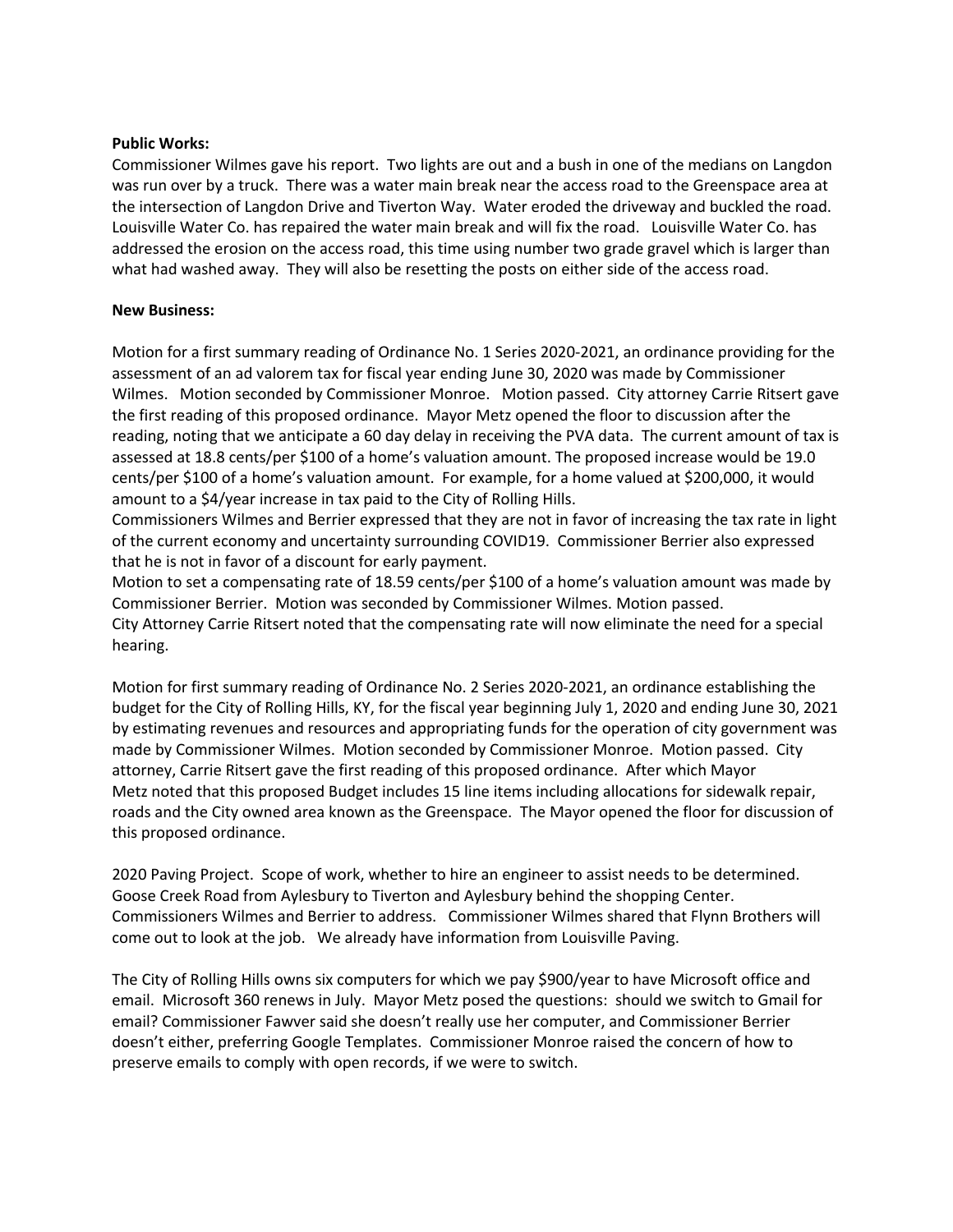Sidewalk repairs in the City of Rolling Hills are a line item allocation for the proposed budget. We will need to have bids for this work. A motion to publish an invitation to bid for sidewalk repairs in the Courier-Journal newspaper either this Sunday or next was made by Commissioner Wilmes. Motion seconded by Commissioner Monroe. Motion passed.

## **Old Business:**

Curb Painting proposal did not materialize from the paint contractor as requested by Commissioner Fawver. Her father may be interested in doing the curb painting though, as he's done it in the past for the City. Commissioner Fawver will follow up.

Bids had been requested for the lawncare/landscaping of the City of Rolling Hills and to date one (1) bid from David Ricci has been submitted for consideration. He can also trim the trees to make mowing easier and has been responsive to client calls. Commissioner Berrier made a motion to switch the lawn and landscaping contract from Walsh to David Ricci, which thereby moves our lawncare/landscaping business effective June 1, 2020. Motion seconded by Commissioner Monroe. Motion passed. Commissioner Wilmes to handle the transition.

Precision Concrete has completed Habersham Drive sidewalk repairs.

Phoenix Concrete; we'd approved \$10,000 to replace sections of sidewalks with a height difference greater than 2" or other damage. Mayor Metz gave an update, indicating that he had met with Tony from Phoenix Concrete and had walked the neighborhood and marked red "Xs" to indicate sidewalk areas that will be repaired. Additionally, two ramps across from Trentham and Tiverton were identified as needing repairs that were difficult to traverse. The weather has been the reason Phoenix hasn't been out pouring concrete/working.

Green Space Barricade –Commissioner Wilmes indicated that the posts had been installed, though the recent water main break necessitated the Louisville Water Co. remove them temporarily to make repairs to the water main. They will reset and just need a chain to be attached.

Green Space update given by Mayor Metz; he indicated that Wee Landscaping is on hold. Mayor Metz is looking for a meeting space to eventually hold a meeting to present plans for the Greenspace, for residents to review. The City of Briarwood has a little park, with examples of both the good and bad, of what things can be, but also the commitment that's needed to maintain it.

Trash/Recycling Bins Ordinance – On hold

KLC Pooled Investment – Mayor Metz indicated that this is still on hold due to interest rates being so low that it's not worth doing anything at this time.

Apartment/Condo – Trash Services – Commissioner Fawver had exited the meeting; defer until next month.

Stop Sign Lines – Stop Bars— Commissioner Wilmes has been trying to get a second and third bid. He's not received word back from anyone beyond the first bid. He will be asking Flynn Paving & Libbs Paving and for now we'll table it.